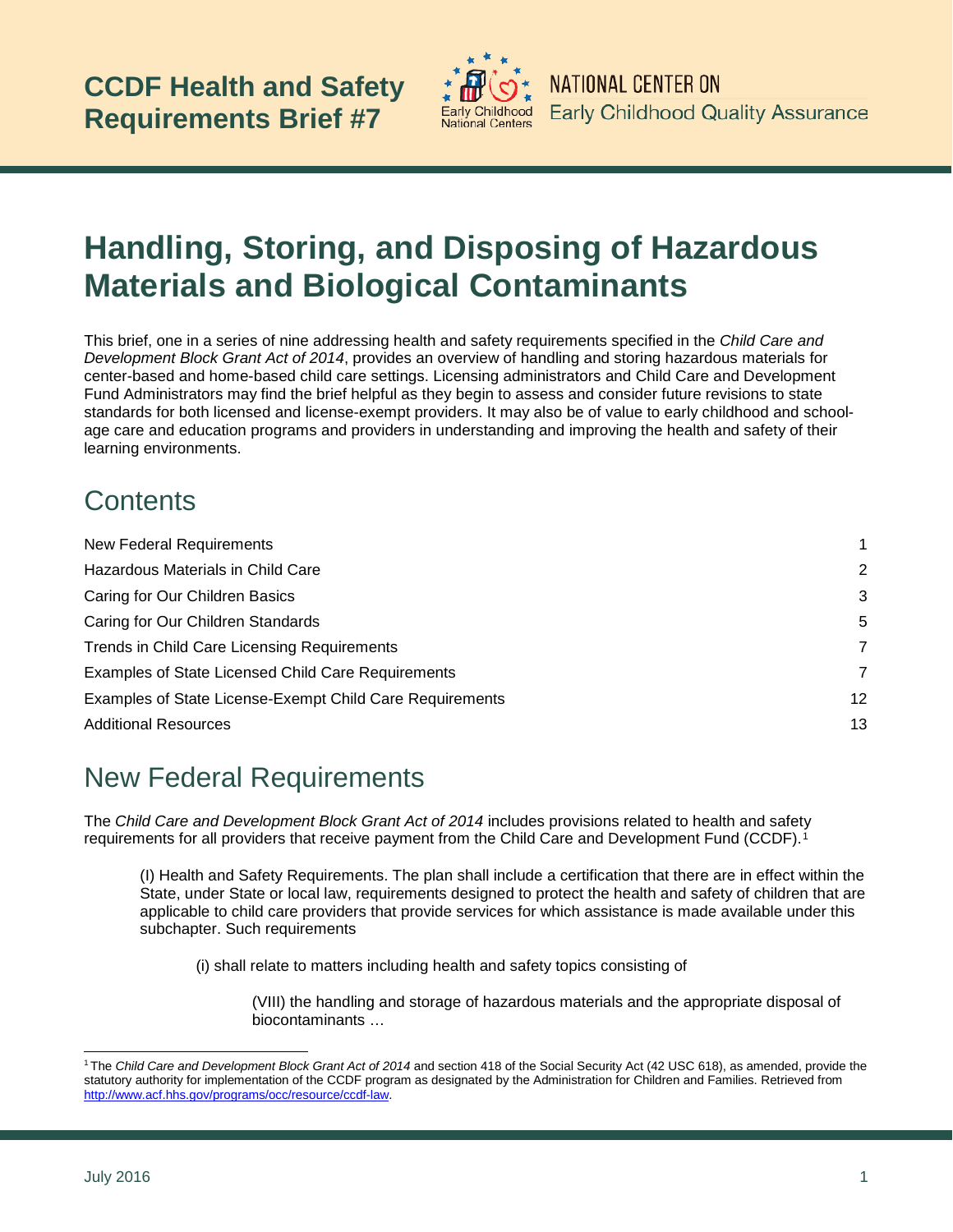

(XI) minimum health and safety training, to be completed pre-service or during an orientation period in addition to ongoing training, appropriate to the provider setting involved that addresses each of the requirements relating to matters described in subclauses (I) through (X);

# <span id="page-1-0"></span>Hazardous Materials in Child Care

Children are much more vulnerable than adults to exposures of hazardous materials because their bodies are developing; they eat more, drink more, and breathe more in proportion to their body size; and their behavior, such as crawling and hand-to-mouth activity, can expose them more to chemicals and infectious diseases.[2](#page-1-1) Many types of infectious germs may be contained in human waste (urine, feces) and body fluids (saliva, nasal discharge, tissue and injury discharges, eye discharges, blood, and vomit).[3](#page-1-2)

There are more than two million human poison exposures reported to poison centers every year. Children younger than 6 years account for more than half of those potential poisonings. The substances most commonly involved in children's poison exposures are cosmetics and personal care products, cleaning substances, and medications.[4](#page-1-3) Exposure to a toxic substance can occur if certain chemicals are inhaled or ingested or contact the skin. The phone number 1-800-222-1222, the universal number for all 55 Poison Control Centers in the United States, should be posted in readily visible locations near telephones and added to teachers' cell phones in the event an accidental poisoning occurs.

Carbon monoxide is a deadly, colorless, odorless, poisonous gas; you cannot see, taste, or smell it. Young children are especially vulnerable to the effects of carbon monoxide because of their smaller bodies. Children process carbon monoxide differently than adults, may be more severely affected by it, and may show signs of poisoning sooner. In 2009, poison control centers reported more than 3,551 cases of carbon monoxide exposure in children 19 years and younger.<sup>[5](#page-1-4)</sup> Carbon monoxide is produced by the incomplete burning of various fuels, including coal, wood, charcoal, oil, kerosene, propane, and natural gas. Using a carbon monoxide detector is the only way to identify whether this substance is at a dangerous level.<sup>[6](#page-1-5)</sup>

Lead is a neurotoxin. Even at low levels of exposure, lead can cause reduction in a child's IQ and attention span, and result in reading and learning disabilities, hyperactivity, and behavioral difficulties. Lead poisoning has no cure. These effects cannot be reversed once the damage is done, affecting a child's ability to learn, succeed in school, and function later in life. Other symptoms of low levels of lead in a child's body are subtle behavioral changes, irritability, low appetite, weight loss, sleep disturbances, and shortened attention span.[7,](#page-1-6)[8](#page-1-7) The sources of lead can be any of the following: water impacted by pipes that are made of lead or copper, soil, flaking paint chips, and toys.

<span id="page-1-1"></span><sup>&</sup>lt;sup>2</sup>U.S. Environmental Protection Agency. (2015). Human health risk assessment [Web page]. Retrieved from https://www.epa.gov/risk/humanhealth-risk-assessment -

<span id="page-1-2"></span><sup>&</sup>lt;sup>3</sup> American Academy of Pediatrics, American Public Health Association, & National Resource Center for Health and Safety in Child Care and Early Education. (2011). *Caring for our children: National health and safety performance standards; guidelines for early care and education programs, 3rd edition. Standard 5.2.9.1: Use and storage of toxic substances. Ret* <sup>4</sup> See note 3.<br><sup>5</sup> Safe Kids Worldwide. (n.d.). Carbon monoxide safety tips [Web page]. Retrieved from <u>http://www.safekids.org/safetytips/field\_risks/carbon-</u>

<span id="page-1-4"></span><span id="page-1-3"></span>[monoxide](http://www.safekids.org/safetytips/field_risks/carbon-monoxide)

<span id="page-1-5"></span><sup>&</sup>lt;sup>6</sup> American Academy of Pediatrics, American Public Health Association, & National Resource Center for Health and Safety in Child Care and Early Education. (2011). *Caring for our children: National health and safety performance standards; guidelines for early care and education programs*, 3rd edition. Standard 5.2.9.5: Carbon monoxide detectors. Retrieved from <http://cfoc.nrckids.org/StandardView/5.2.9.5>

<span id="page-1-6"></span><sup>7</sup> Advisory Committee on Childhood Lead Poisoning Prevention, U.S. Centers for Disease Control and Prevention. (2012). *Low level lead exposure harms children: A renewed call for primary prevention*. Retrieved from [http://www.cdc.gov/nceh/lead/acclpp/final\\_document\\_030712.pdf](http://www.cdc.gov/nceh/lead/acclpp/final_document_030712.pdf)

<span id="page-1-7"></span><sup>8</sup> U.S. Environmental Protection Agency. (2011). The lead-safe certified guide to renovate right. Retrieved from [https://www.epa.gov/lead/lead](https://www.epa.gov/lead/lead-safe-certified-guide-renovate-right)[safe-certified-guide-renovate-right](https://www.epa.gov/lead/lead-safe-certified-guide-renovate-right)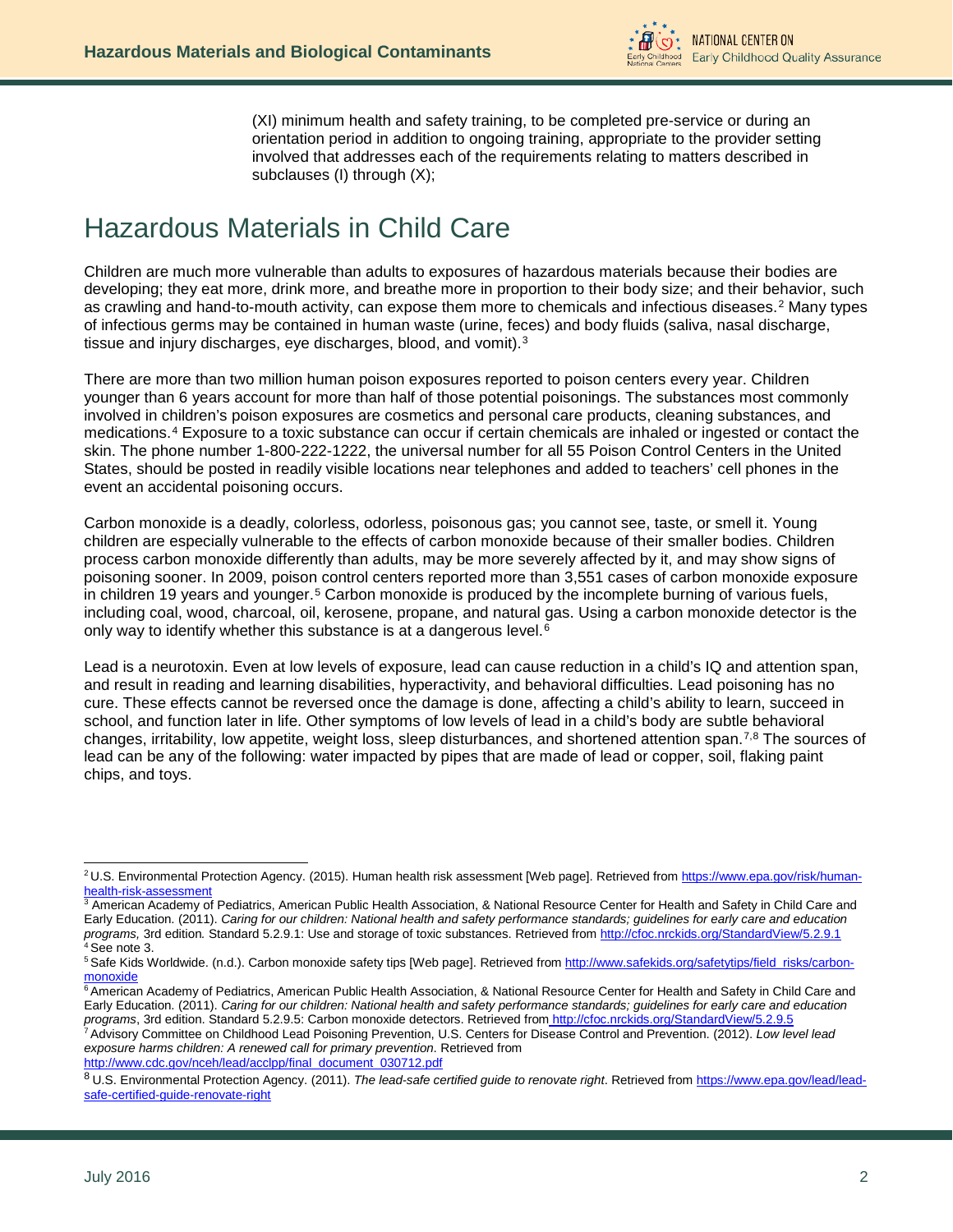# <span id="page-2-0"></span>Caring for Our Children Basics

Released in 2015 by the Administration for Children and Families (ACF), *Caring for Our Children Basics: Health and Safety Foundations for Early Care and Education* (CFOCB) represents the minimum health and safety standards experts believe should be in place where children are cared for outside their homes.<sup>[9](#page-2-1)</sup> CFOCB seeks to reduce conflicts and redundancies found in program standards linked to multiple funding streams. Though voluntary, ACF hopes CFOCB will be a helpful resource for States and other entities as they work to improve health and safety standards in licensing and quality rating and improvement systems. The following standards from CFOCB address the handling and storage of hazardous materials and the appropriate disposal of biocontaminants in early care and education settings.

# **3.2.2.1 Situations that Require Hand Hygiene[10](#page-2-2)**

All staff, volunteers, and children should abide by the following procedures for hand washing, as defined by the U.S. Centers for Disease Control and Prevention (CDC):

- a. Upon arrival for the day, after breaks, or when moving from one group to another.
- b. Before and after:
	- Preparing food or beverages;
	- Eating, handling food, or feeding a child;
	- Brushing or helping a child brush teeth; Giving medication or applying a medical ointment or cream in which a break in the skin (e.g., sores, cuts, or scrapes) may be encountered;
	- Playing in water (including swimming) that is used by more than one person; and
	- Diapering.
- c. After:
	- Using the toilet or helping a child use a toilet;
	- Handling bodily fluid (mucus, blood, vomit);
	- Handling animals or cleaning up animal waste;
	- Playing in sand, on wooden play sets, and outdoors; and
	- Cleaning or handling the garbage.

Situations or times that children and staff should perform hand hygiene should be posted in all food preparation, diapering, and toileting areas.

# **3.2.3.4 Prevention of Exposure to Blood and Body Fluids**

Early care and education programs should adopt the use of Standard Precautions, developed by the Centers for Disease Control and Prevention (CDC), to handle potential exposure to blood and other potentially infectious fluids. Caregivers and teachers are required to be educated regarding Standard

<span id="page-2-1"></span><sup>9</sup> Administration for Children and Families, U.S. Department of Health and Human Services. (2015). *Caring for our children basics: Health and safety foundations for early care and education.* Retrieved from [http://www.acf.hhs.gov/programs/ecd/caring-for-our-children-basics.](http://www.acf.hhs.gov/programs/ecd/caring-for-our-children-basics)  -

<span id="page-2-2"></span> $10$  Family child care homes are exempt from posting procedures for handwashing but should follow all other aspects of this standard.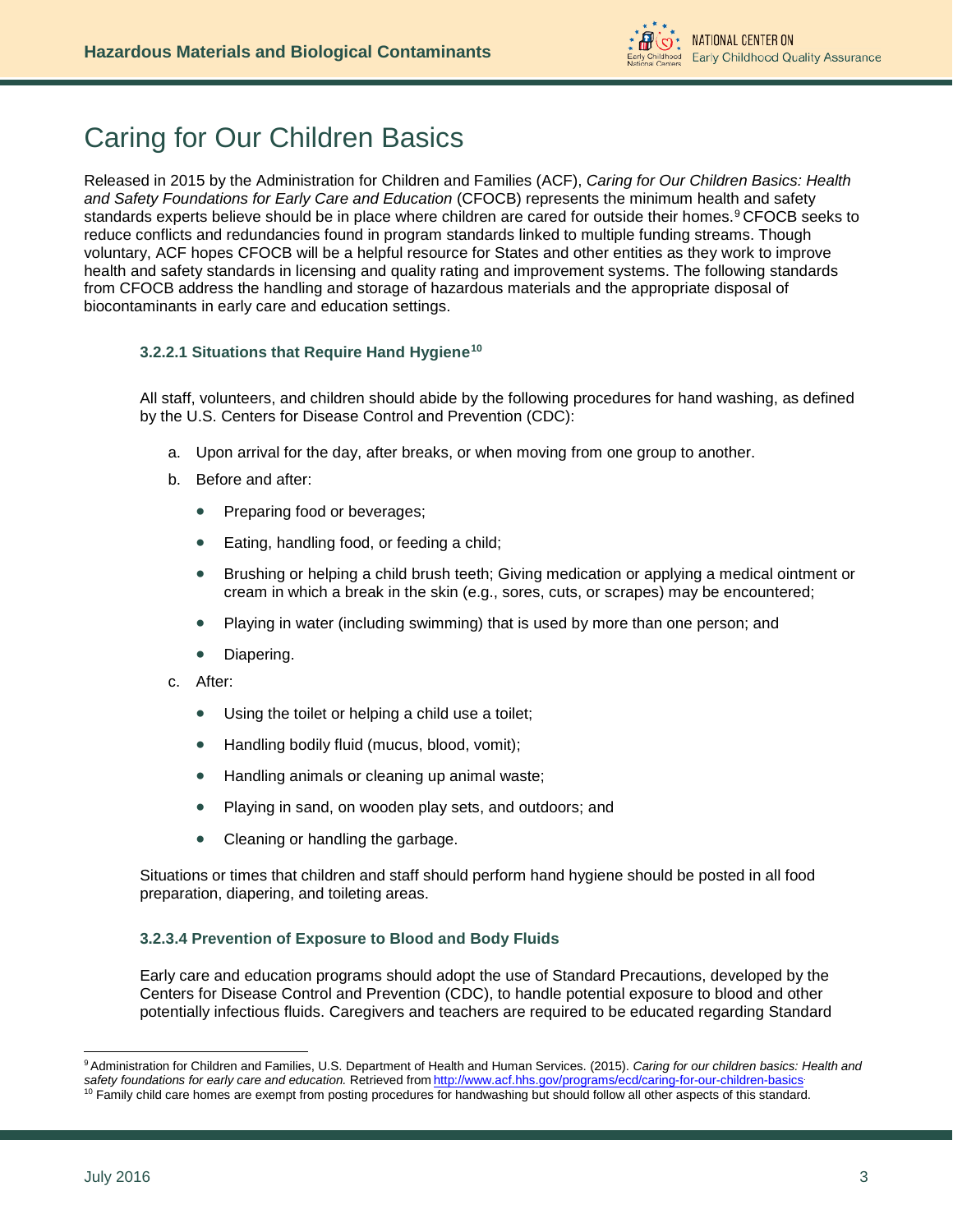

Precautions before beginning to work in the program and annually thereafter. For center-based care, training should comply with requirements of the Occupational Safety and Health Administration (OSHA).

# **3.3.0.1 Routine Cleaning, Sanitizing, and Disinfecting**

Programs should follow a routine schedule of cleaning, sanitizing, and disinfecting. Cleaning, sanitizing, and disinfecting products should not be used in close proximity to children, and adequate ventilation should be maintained during use.

# **5.1.1.5 Environmental Audit of Site Location**

An environmental audit should be conducted before construction of a new building; renovation or occupation of an older building; or after a natural disaster to properly evaluate and, where necessary, remediate or avoid sites where children's health could be compromised. A written report that includes any remedial action taken should be kept on file. The audit should include assessments of:

a) Potential air, soil, and water contamination on program sites and outdoor play spaces;

- b) Potential toxic or hazardous materials in building construction, such as lead and asbestos; and
- c) Potential safety hazards in the community surrounding the site.

### **5.2.8.1 Integrated Pest Management**

Programs should adopt an integrated pest management program to ensure long-term, environmentally sound pest suppression through a range of practices including pest exclusion, sanitation and clutter control, and elimination of conditions that are conducive to pest infestations.

# **5.2.9.1 Use and Storage of Toxic Substances**

All toxic substances should be inaccessible to children and should not be used when children are present. Toxic substances should be used as recommended by the manufacturer and stored in the original labeled containers. The telephone number for the poison control center should be posted and readily accessible in emergency situations.

# **5.2.9.5 Carbon Monoxide Detectors**

Programs should meet state or local laws regarding carbon monoxide detectors, including circumstances when detectors are necessary. Detectors should be tested monthly, and testing should be documented. Batteries should be changed at least yearly. Detectors should be replaced according to the manufacturer's instructions.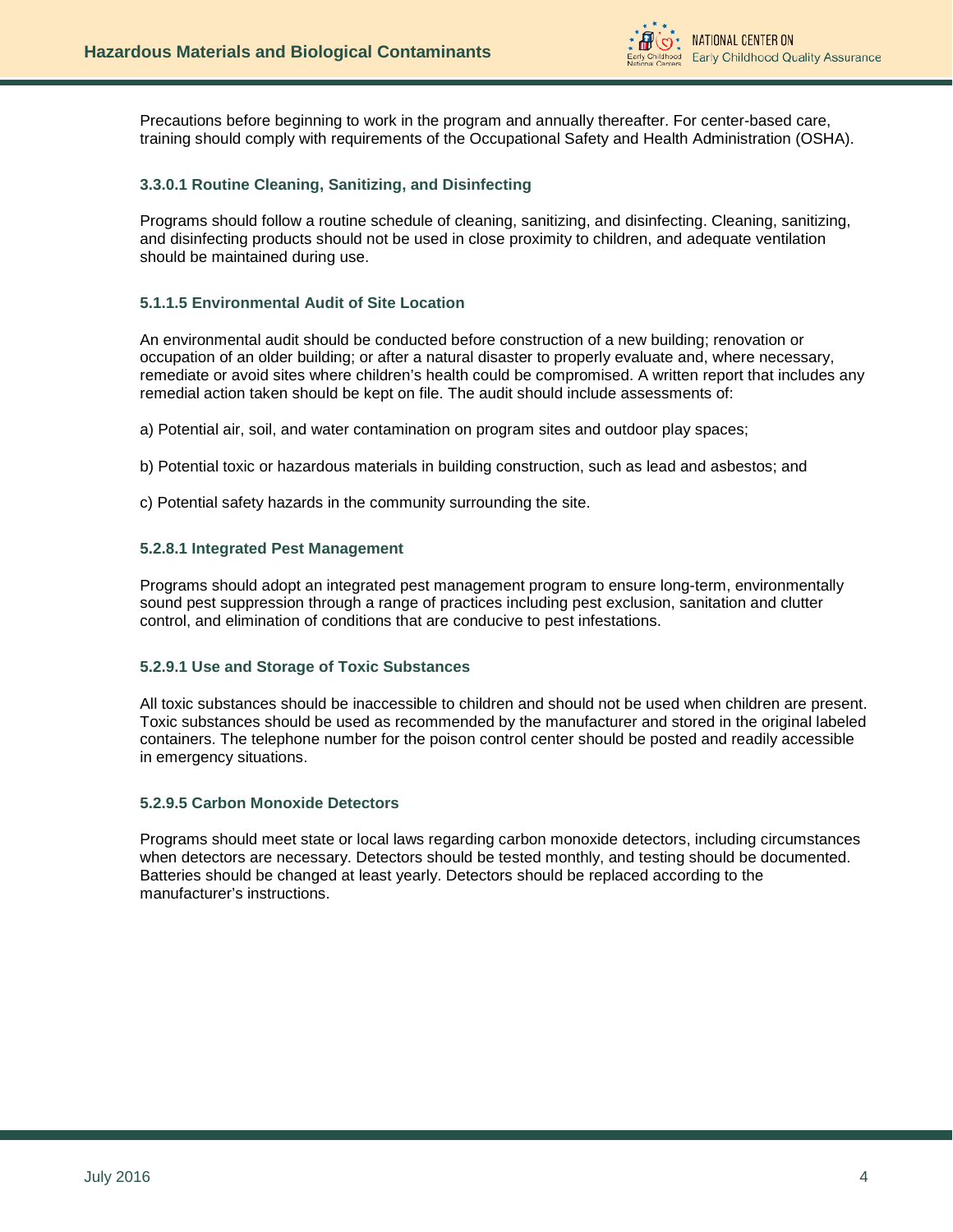

# <span id="page-4-0"></span>Caring for Our Children Standards

*Caring for Our Children: National Health and Safety Performance Standards; Guidelines for Early Care and Education Programs*, 3rd edition (CFOC3), is a collection of 686 national standards that represent best practices with respect to health and safety in early care and education settings. CFOC3 can help programs and providers implement CFOCB, understand rationale, and move to higher levels of quality in health and safety. CFOC3 is available at [http://cfoc.nrckids.org/.](http://cfoc.nrckids.org/)<sup>[11](#page-4-1)</sup>

The following links to CFOC3 pertain to handling and storing hazardous materials and the appropriate disposal of biological contaminants. The links go to the full text of the standard, with a rationale supported by research.

# **Standard 3.2.2.1: Situations that Require Hand Hygiene**

<http://cfoc.nrckids.org/StandardView/3.2.2.1>

# **Standard 3.2.3.4: Prevention of Exposure to Blood and Body Fluids**

<http://cfoc.nrckids.org/StandardView/3.2.3.4>

# **Standard 3.3.0.1: Routine Cleaning, Sanitizing, and Disinfecting**

<http://cfoc.nrckids.org/StandardView/3.3.0.1>

# **Standard 5.1.1.5: Environmental Audit of Site Location**

<http://cfoc.nrckids.org/StandardView/5.1.1.5>

# **Standard 5.2.1.1: Fresh Air**

<http://cfoc.nrckids.org/StandardView/5.2.1.1>

# **Standard 5.2.8.1: Integrated Pest Management**

<http://cfoc.nrckids.org/StandardView/5.2.8.1>

# **Standard 5.2.9.1: Use and Storage of Toxic Substances**

<http://cfoc.nrckids.org/StandardView/5.2.9.1>

# **Standard 5.2.9.2: Use of a Poison Center**

<http://cfoc.nrckids.org/StandardView/5.2.9.2>

-

<span id="page-4-1"></span><sup>11</sup> American Academy of Pediatrics, American Public Health Association, & National Resource Center for Health and Safety in Child Care and Early Education. (2011). *Caring for our children: National health and safety performance standards; Guidelines for early care and education programs*, 3rd edition*.* Retrieved fro[m http://cfoc.nrckids.org/](http://cfoc.nrckids.org/)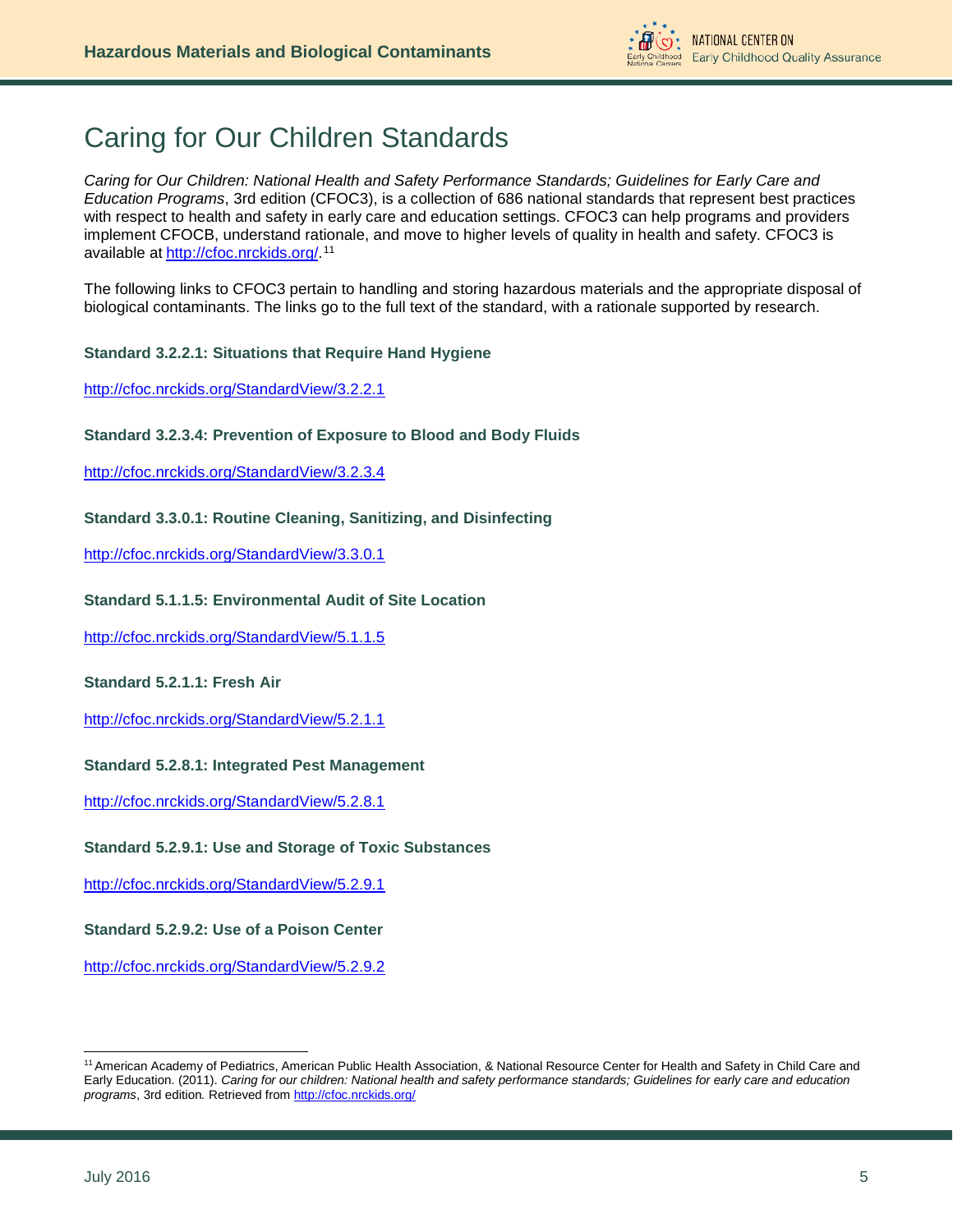

# **Standard 5.2.9.3: Informing Staff Regarding Presence of Toxic Substances**

<http://cfoc.nrckids.org/StandardView/5.2.9.3>

### **Standard 5.2.9.4: Radon Concentrations**

<http://cfoc.nrckids.org/StandardView/5.2.9.4>

### **Standard 5.2.9.5: Carbon Monoxide Detectors**

<http://cfoc.nrckids.org/StandardView/5.2.9.5>

### **Standard 5.2.9.6: Preventing Exposure to Asbestos or Other Friable Materials**

<http://cfoc.nrckids.org/StandardView/5.2.9.6>

### **Standard 5.2.9.7: Proper Use of Art and Craft Materials**

<http://cfoc.nrckids.org/StandardView/5.2.9.7>

# **Standard 5.2.9.8: Use of Play Dough and Other Manipulative Art or Sensory Materials**

<http://cfoc.nrckids.org/StandardView/5.2.9.8>

### **Standard 5.2.9.9: Plastic Containers and Toys**

<http://cfoc.nrckids.org/StandardView/5.2.9.9>

# **Standard 5.2.9.10: Prohibition of Poisonous Plants**

<http://cfoc.nrckids.org/StandardView/5.2.9.10>

# **Standard 5.2.9.11: Chemicals Used to Control Odors**

<http://cfoc.nrckids.org/StandardView/5.2.9.11>

#### **Standard 5.2.9.12: Treatment of CCA [Chromated Copper Arsenate] Pressure-Treated Wood**

<http://cfoc.nrckids.org/StandardView/5.2.9.12>

# **Standard 5.2.9.13: Testing for Lead**

<http://cfoc.nrckids.org/StandardView/5.2.9.13>

# **Standard 5.2.9.14: Shoes in Infant Play Areas**

<http://cfoc.nrckids.org/StandardView/5.2.9.14>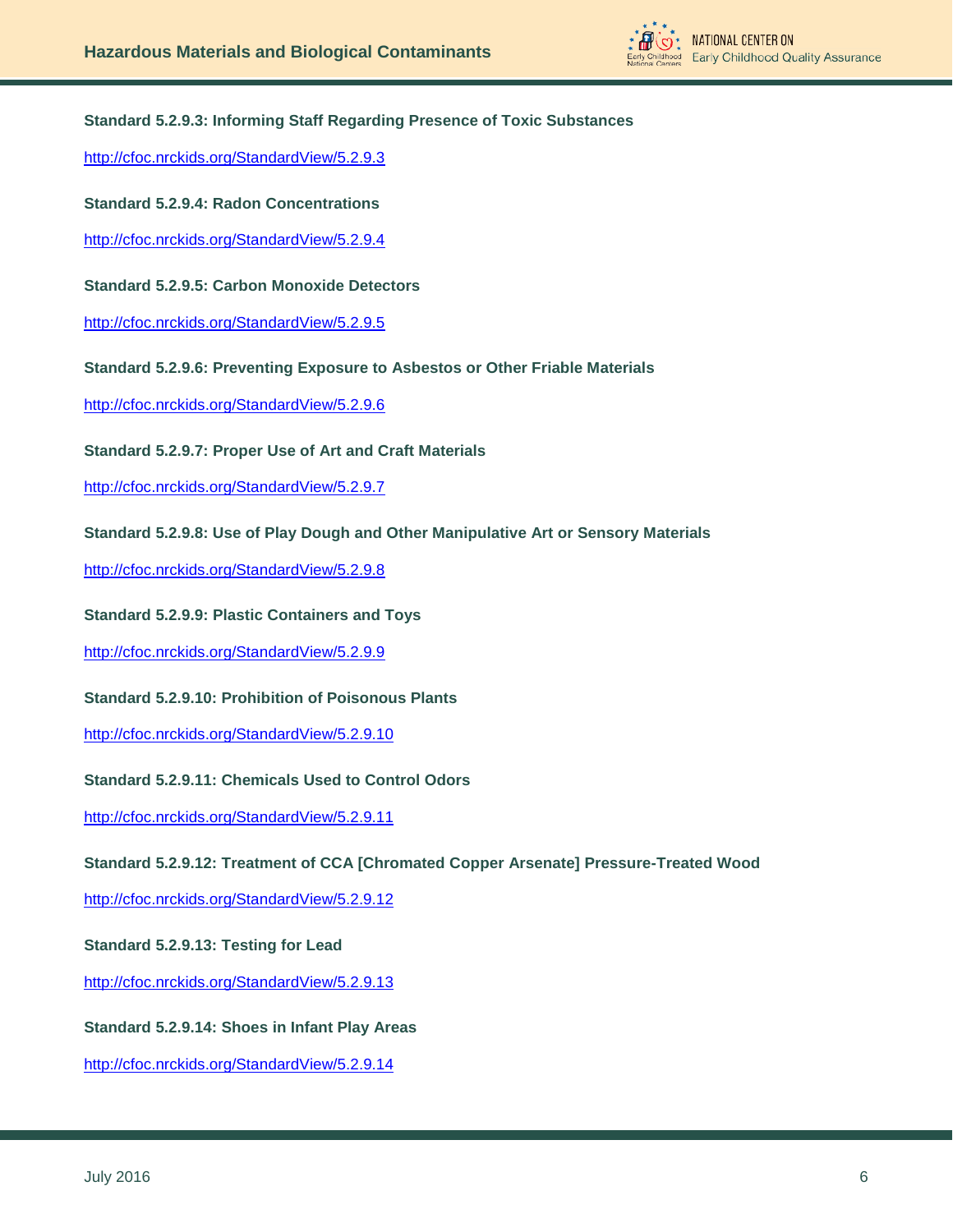

# **Standard 5.2.9.15: Construction and Remodeling During Hours of Operation**

<http://cfoc.nrckids.org/StandardView/5.2.9.15>

# **Standard 6.2.1.1: Play Equipment Requirements**

<http://cfoc.nrckids.org/StandardView/6.2.1.1>

# <span id="page-6-0"></span>Trends in Child Care Licensing Requirements

The following table provides information about the number of States<sup>[12](#page-6-2)</sup> that have requirements in their licensing regulations for child care centers,[13](#page-6-3) family child care (FCC) homes,[14](#page-6-4) and group child care (GCC) homes related to storing hazardous materials out of children's reach.[15](#page-6-5)

According to licensing regulations from 2014, 75 percent of States require hazardous materials be stored out of the reach of children in licensed child care centers. Eighty-nine percent of States have the same requirement for FCC homes. Ninety-three percent of States have the same requirement for GCC homes.

# **Hazardous Materials**

| <b>Licensing Requirements</b>                                                  | <b>Child Care</b><br><b>Centers</b><br>$(N = 53)$ | <b>FCC Homes</b><br>$(N = 46)$ | <b>GCC Homes</b><br>$(N = 40)$ |
|--------------------------------------------------------------------------------|---------------------------------------------------|--------------------------------|--------------------------------|
| Facilities are required to keep hazardous materials out<br>of children's reach | 40                                                | 41                             | 37                             |

*N* = the number of States that regulate the type of facility.

# <span id="page-6-1"></span>Examples of State Licensed Child Care Requirements

Licensing of center-based care and family child care homes is a process that establishes the minimum requirements necessary to protect the health and safety of children in care. State licensing requirements are regulatory requirements, including registration or certification requirements, that state law establishes as necessary for providers to legally operate and provide child care services.[16](#page-6-6) The following excerpts related to the handling and storage of hazardous materials are from licensing requirements in Florida, North Carolina, Oklahoma, and Washington. These examples do not include all States that have these requirements, but are meant to represent a range of approaches States have taken in their regulations. A document with links to all States' child care licensing regulations is available at [https://childcareta.acf.hhs.gov/resource/state-and-territory](https://childcareta.acf.hhs.gov/resource/state-and-territory-licensing-agencies-and-regulations)[licensing-agencies-and-regulations.](https://childcareta.acf.hhs.gov/resource/state-and-territory-licensing-agencies-and-regulations)

 $12$  "States" includes the 50 States, the District of Columbia, and 2 U.S. Territories: Guam and the Virgin Islands. -

<span id="page-6-3"></span><span id="page-6-2"></span><sup>13</sup> National Center on Early Childhood Quality Assurance. (2015). *Research brief #1: Trends in child care center licensing regulations and policies for 2014*. Retrieved fro[m https://childcareta.acf.hhs.gov/resource/research-brief-1-trends-child-care-center-licensing-regulations-and](https://childcareta.acf.hhs.gov/resource/research-brief-1-trends-child-care-center-licensing-regulations-and-policies-2014)[policies-2014](https://childcareta.acf.hhs.gov/resource/research-brief-1-trends-child-care-center-licensing-regulations-and-policies-2014)

<span id="page-6-4"></span><sup>&</sup>lt;sup>14</sup> National Center on Early Childhood Quality Assurance. (2015). *Research brief #2: Trends in family child care home licensing regulations and policies for 2014*. Retrieved from [https://childcareta.acf.hhs.gov/resource/research-brief-2-trends-family-child-care-home-licensing](https://childcareta.acf.hhs.gov/resource/research-brief-2-trends-family-child-care-home-licensing-regulations-and-policies-2014)[regulations-and-policies-2014](https://childcareta.acf.hhs.gov/resource/research-brief-2-trends-family-child-care-home-licensing-regulations-and-policies-2014)

<span id="page-6-5"></span><sup>15</sup> National Center on Early Childhood Quality Assurance. (2015). *Research brief #3: Trends in group child care home licensing regulations and policies for 2014*. Retrieved from [https://childcareta.acf.hhs.gov/resource/research-brief-3-trends-group-child-care-home-licensing](https://childcareta.acf.hhs.gov/resource/research-brief-3-trends-group-child-care-home-licensing-regulations-and-policies-2014)[regulations-and-policies-2014](https://childcareta.acf.hhs.gov/resource/research-brief-3-trends-group-child-care-home-licensing-regulations-and-policies-2014)

<span id="page-6-6"></span><sup>16</sup> Administration for Children and Families, U.S. Department of Health and Human Services. (2015). *Caring for our children basics: Health and safety foundations for early care and education*. Retrieved fro[m http://www.acf.hhs.gov/programs/ecd/caring-for-our-children-basics](http://www.acf.hhs.gov/programs/ecd/caring-for-our-children-basics)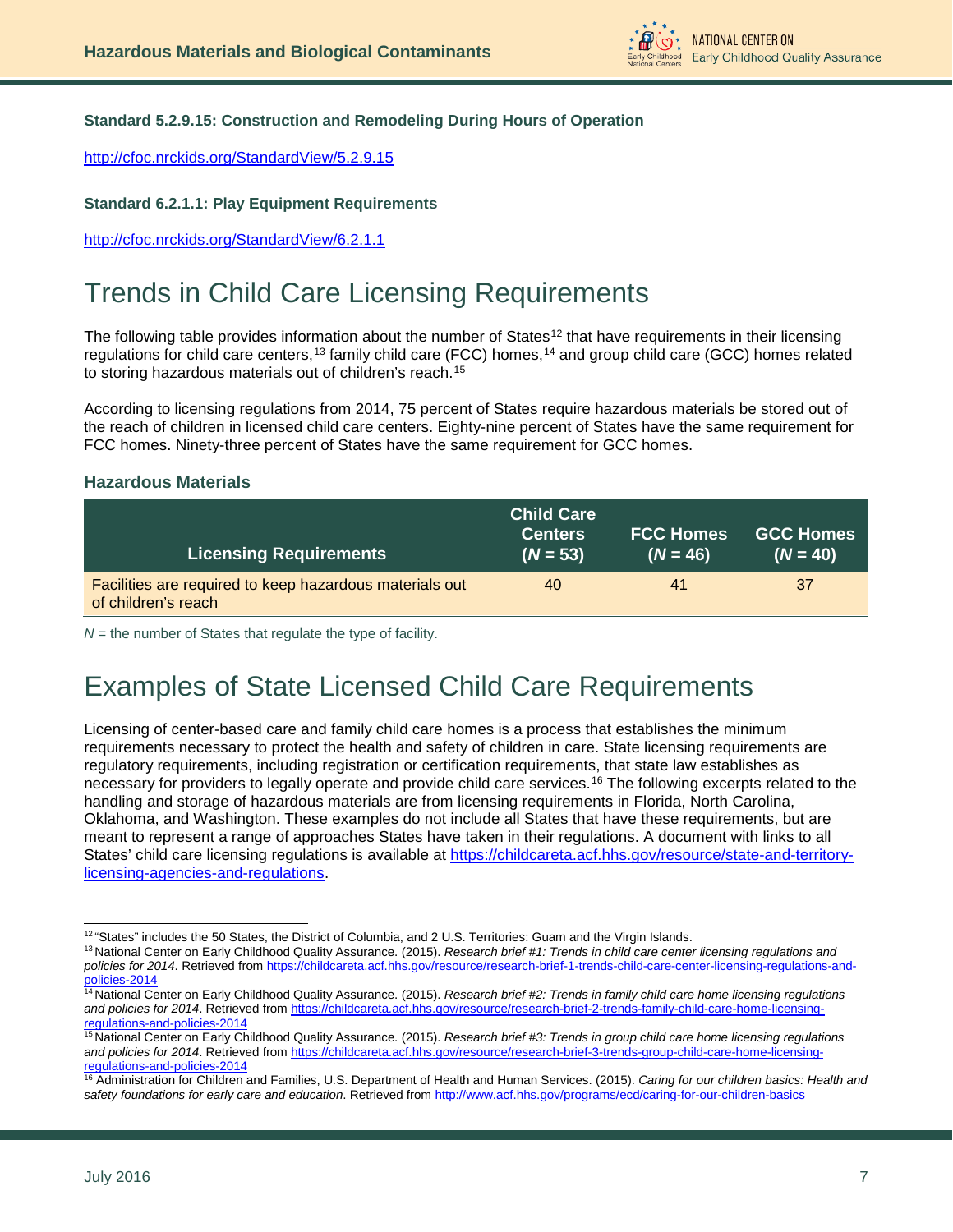

# **Child Care Center Requirements**

# **North Carolina**

Chapter 9 - Child Care Rules (February 2016), [http://ncchildcare.nc.gov/PDF\\_forms/DCDEE\\_Rulebook.pdf](http://ncchildcare.nc.gov/PDF_forms/DCDEE_Rulebook.pdf)

# **10A NCAC 09 .0509 Activities: General Requirements for Centers**

(3) Teacher-made and home-made equipment and materials may be used if they are safe and functional. Materials and equipment that are accessible to children shall not be coated or treated with, nor shall they contain, toxic materials such as creosote, pentachlorophenol, tributyl tin oxide, dislodgeable arsenic and any finishes which contain pesticides.

# **10A NCAC 09 .0602 Condition of Indoor Equipment and Furnishings**

(a) All equipment and furnishings shall be in good repair and shall be maintained in useable condition. All commercially manufactured equipment and furnishings shall be assembled and installed according to procedures specified by the manufacturer.

(b) Equipment and furnishings shall be sturdy, stable, and free of hazards that may injure children including sharp edges, lead based paint, loose nails, and splinters.

(c) All broken equipment or furnishings shall be removed from the premises immediately or made inaccessible to the children.

# **10A NCAC 09 .0604 Safety Requirements**

(a) In child care centers, potentially hazardous items, such as archery equipment, hand and power tools, nails, chemicals, propane stoves, lawn mowers, and gasoline or kerosene, whether or not intended for use by children, shall be stored in locked areas, or shall be removed from the premises or otherwise inaccessible to children.

(j) Plants that are toxic shall not be in indoor or outdoor space that is used by or is accessible to children.

(l) Gas tanks shall be located so they are not accessible to the children or shall be in a protective enclosure or surrounded by a protective guard.

#### **15A NCAC 18A .2820 Storage**

(b) All corrosive agents, pesticides, bleaches, detergents, cleansers, polishes, any product which is under pressure in an aerosol dispenser, and any substance which may be hazardous to a child if ingested, inhaled, or handled shall be kept in its original container or in another labeled container, used according to the manufacturer's instructions and stored in a locked storage room or cabinet when not in use. Locked storage rooms and cabinets shall include those which are unlocked with a combination, electronic or magnetic device, key, or equivalent locking device. These unlocking devices shall be kept out of the reach of a child and shall not be stored in the lock. Toxic substances shall be stored below or separate from medications and food. Any product not listed above, which is labeled "keep out of reach of children" without any other warnings, shall be kept inaccessible to children when not in use, but is not required to be kept in locked storage. The product shall be considered inaccessible to children when stored on a shelf or in an unlocked cabinet that is mounted a minimum vertical distance of five feet above the finished floor.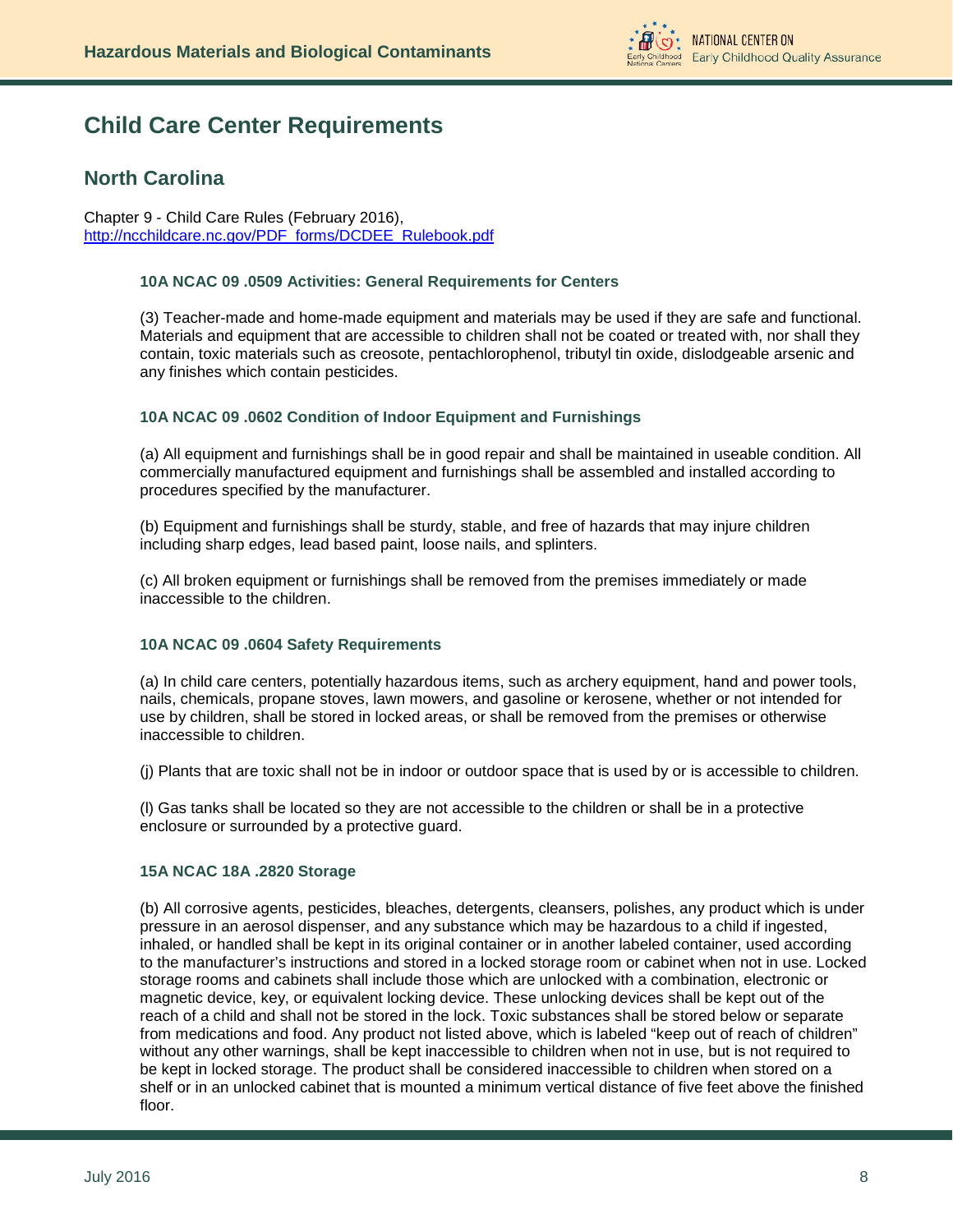

(c) Non-aerosol sanitizing, disinfecting, and detergent solutions, hand sanitizers, and hand lotions shall be kept out of reach of children when not in use, but are not required to be in locked storage. These solutions shall be labeled as sanitizing, disinfecting, or detergent (soapy water) solutions. Hand soap other than that which is in bulk containers is not required to be kept out of reach of children or in locked storage.

# **Washington**

Chapter 170-295 Washington Administrative Code, Minimum Licensing Requirements for Child Care Centers (August 2015), [http://apps.leg.wa.gov/WAC/default.aspx?cite=170-295&full=true#170-295-5060](http://apps.leg.wa.gov/WAC/default.aspx?cite=170-295&full=true%23170-295-5060)

### **170-295-5020 How do I maintain a safe environment?**

(1) You must maintain the building, equipment and premises in a safe manner that protects the children from injury hazards including but not limited to:

- (a) Burns (for example: Chemicals or other potentially flammable substances);
- (b) Drowning;
- (c) Choking (for example: Ropes, wires, blind cords, fences not meeting requirements);
- (d) Cuts (for example: Broken glass, sharp objects, abrasive surfaces);

(e) Entrapments (for example: The following items must not have openings between three and one-half inches and nine inches wide: Deck and fence rails, stair rails or other equipment);

- (f) Falls from excessive heights;
- (g) Gunshots by ensuring no firearm or another weapon is on the premises;
- (h) Hearing loss by keeping noise at a level where a normal conversation can be heard;

(i) Objects falling on the children (for example: Heavy items on open shelving that could fall in an earthquake or similar emergency);

- (j) Pinches from equipment (for example: Broken or cracked areas);
- (k) Poison (such as cleaning supplies or lead-based paint);

(l) Puncture (for example: Equipment, building edges or playground equipment with sharp points or jagged edges);

- (m) Shear or crush (for example: Lawn and garden equipment used for yard maintenance);
- (n) Shock by electricity;
- (o) Trap (for example: Compost bins, old freezers, dryers or refrigerators); and
- (p) Trip (for example: Cable wires, ropes, jagged or cracked walkways).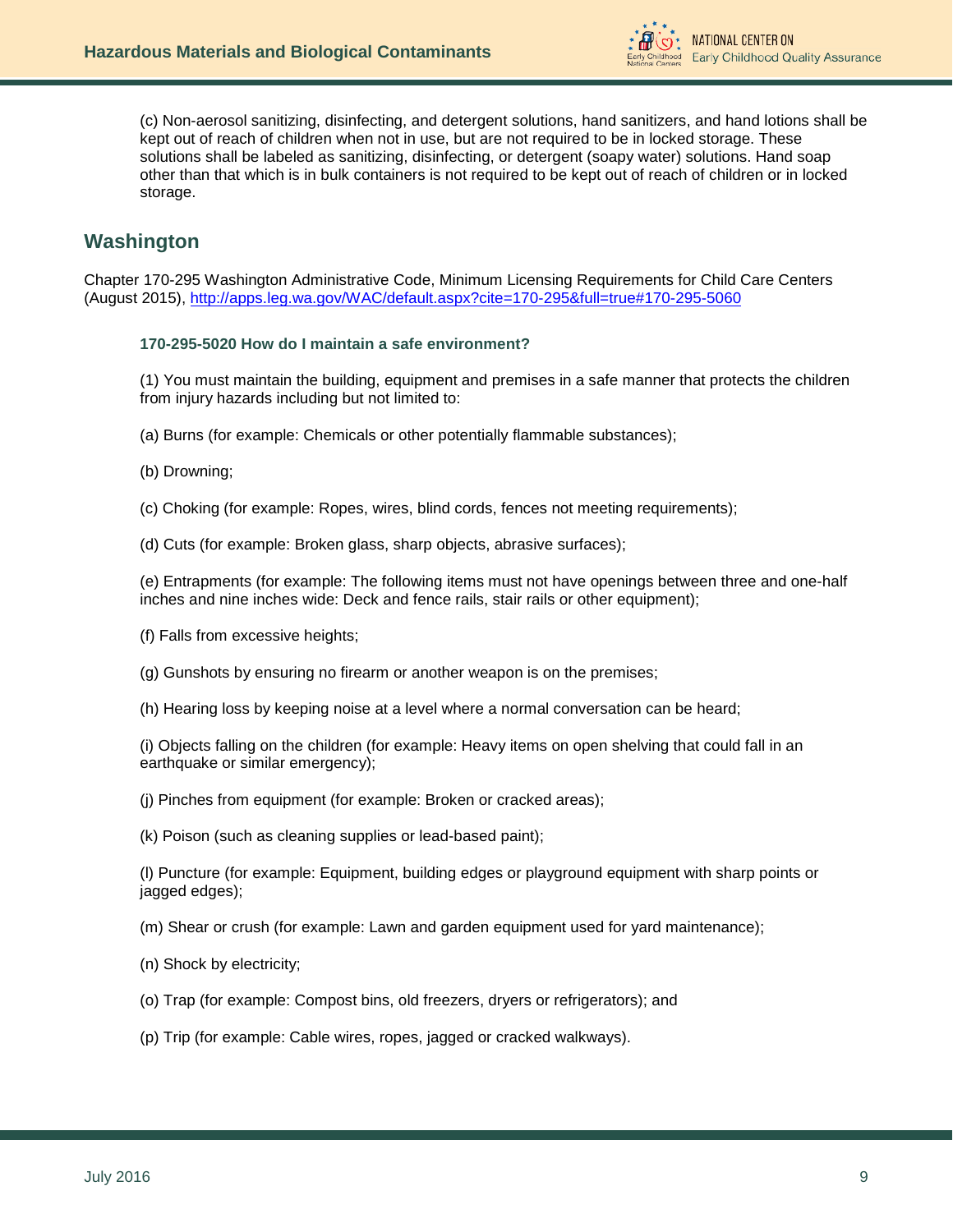

# **170-295-5060 How must I store maintenance and janitorial supplies?**

(1) You must provide safe storage for flammable and combustible liquids and chemicals used for maintenance purposes and operation of equipment. They must be in a location designed to prevent child access at all times. The liquids and chemicals must be:

(a) Stored in original containers or in department approved safety containers that identify contents;

(b) Stored to comply with fire safety regulations adopted by the state fire marshal's office; and

(c) Ventilated either by mechanical ventilation to the outdoors or through a window that opens on the exterior wall.

(2) Your janitorial or housekeeping storage must have:

(a) Floor surfaces that are moisture impervious and easily cleanable;

(b) A designated utility or service sink for disposing of wastewater; and

(c) A place for mop storage that is ventilated to the outside.

**170-295-5080 How do I safely get rid of sewage and liquid wastes?**

(1) You must dispose of sewage and liquid waste into a public sewer system or approved on-site sewage disposal system (septic system) designed, constructed and maintained as required in chapters [246-272A](http://apps.leg.wa.gov/WAC/default.aspx?cite=246-272A) and 173-240 WAC and local ordinances.

(2) If you have an on-site sewage system, you must:

(a) Have written verification that the system has been approved by the department of health or local health jurisdiction; and

(b) Locate your drain field and venting to be sure that:

(i) Playgrounds are not on and do not interfere with the access to or operation of the on-site sewage system including the drain field; and

(ii) That drain field venting does not vent onto the playground.

# **Family Child Care Home Requirements**

# **Florida**

Chapter 65C-20, Florida Administrative Code, Family Day Care Standards and Large Family Child Care Homes (July 2015),<http://ccrain.fl-dcf.org/documents/2/469.pdf>

# **65C-20.010 Health and Safety Related Requirements**

(b) All areas and surfaces accessible to children shall be free from toxic substances and hazardous materials. All potentially harmful items including cleaning supplies, flammable products, poisonous, toxic, and hazardous materials must be labeled. These items, including knives, sharp tools, BB guns, pellet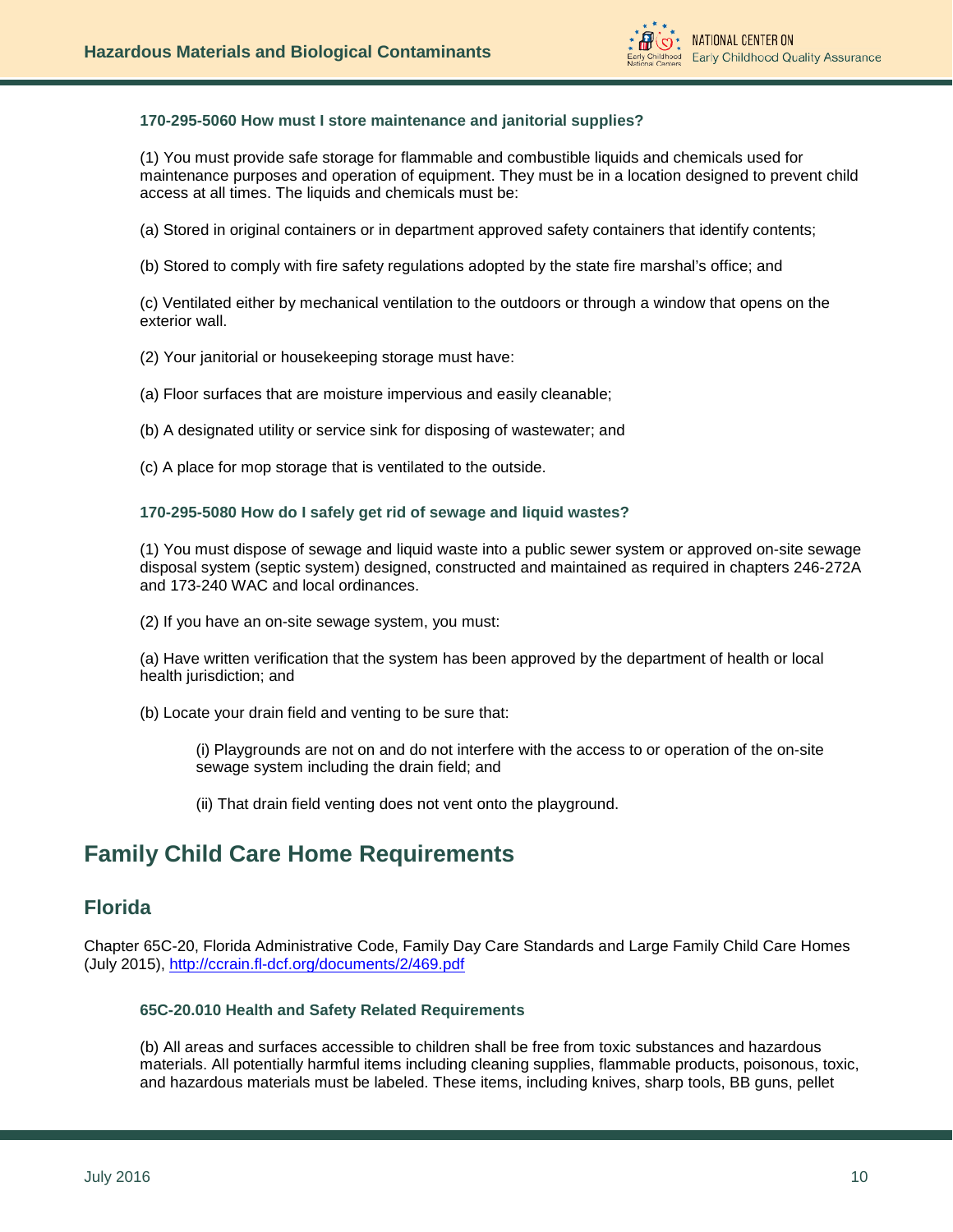

guns and other potentially dangerous hazards, shall either be stored and in a locked area or must be inaccessible and out of a child's reach.

(c) All family day care home operators shall inform custodial parents or legal guardians in writing, if someone living in the home smokes. Pursuant to Chapter 386, F.S., while children are in care, smoking is prohibited, within the family day care home, in outdoor play areas, during field trips, and in vehicles when transporting children. …

(r) Rodents and vermin shall be exterminated. Pest control shall not take place while rooms are occupied by children.

(s) All parts of the home, both indoors and outdoors; including the furnishings, equipment, and plumbing shall be kept clean, and sanitary, free from hazards, in an orderly condition and in good repair at all times.

1. It is the responsibility of the director/operator to ensure all areas of the facility are free from fire hazards such as lint and dust build up in heating and air vents, filters, exhaust fans, ceiling fans, and dryer vents.

2. The family day care home shall have an operable smoke detector and fire extinguisher with a current certificate, at least one operable corded telephone, and lighting that allows for safe movement and egress for children in care.

4. The home must have proper ventilation, and the temperature must be maintained between 65 and 82 degrees Fahrenheit.

# **Oklahoma**

Requirements for Family Child Care Homes and Large Family Child Care Homes (340:110-3-80 through 340:110- 3-97.1) (November 2013),<http://www.okdhs.org/OKDHS%20Publication%20Library/86-104.pdf>

#### **Section 86. Home Environment**

(a) **Physical conditions.** …

(5) **Hazards.** The premises are free of hazards, indoor and out.

(A) All medicines, cleaning products, hazardous items, and smoking materials are inaccessible to children.

(B) The premises are free of illegal drugs and paraphernalia. …

(9) **Tobacco products.** When children are in care, smoking is prohibited inside the home and in the presence of children. Other tobacco products are not used in the presence of children or in areas designated for children's use. Parents are informed upon enrollment of the presence of smokers in the home. …

(15) **Water supply and waste disposal.** Water supply, sewage disposal, and solid waste disposal meet local city ordinances and Oklahoma Department of Environmental Quality regulations.

(16) **Water testing.** When not on a public water supply, water is tested initially and annually for lead, bacteria, and nitrates.

(c) **Animals and household pets.**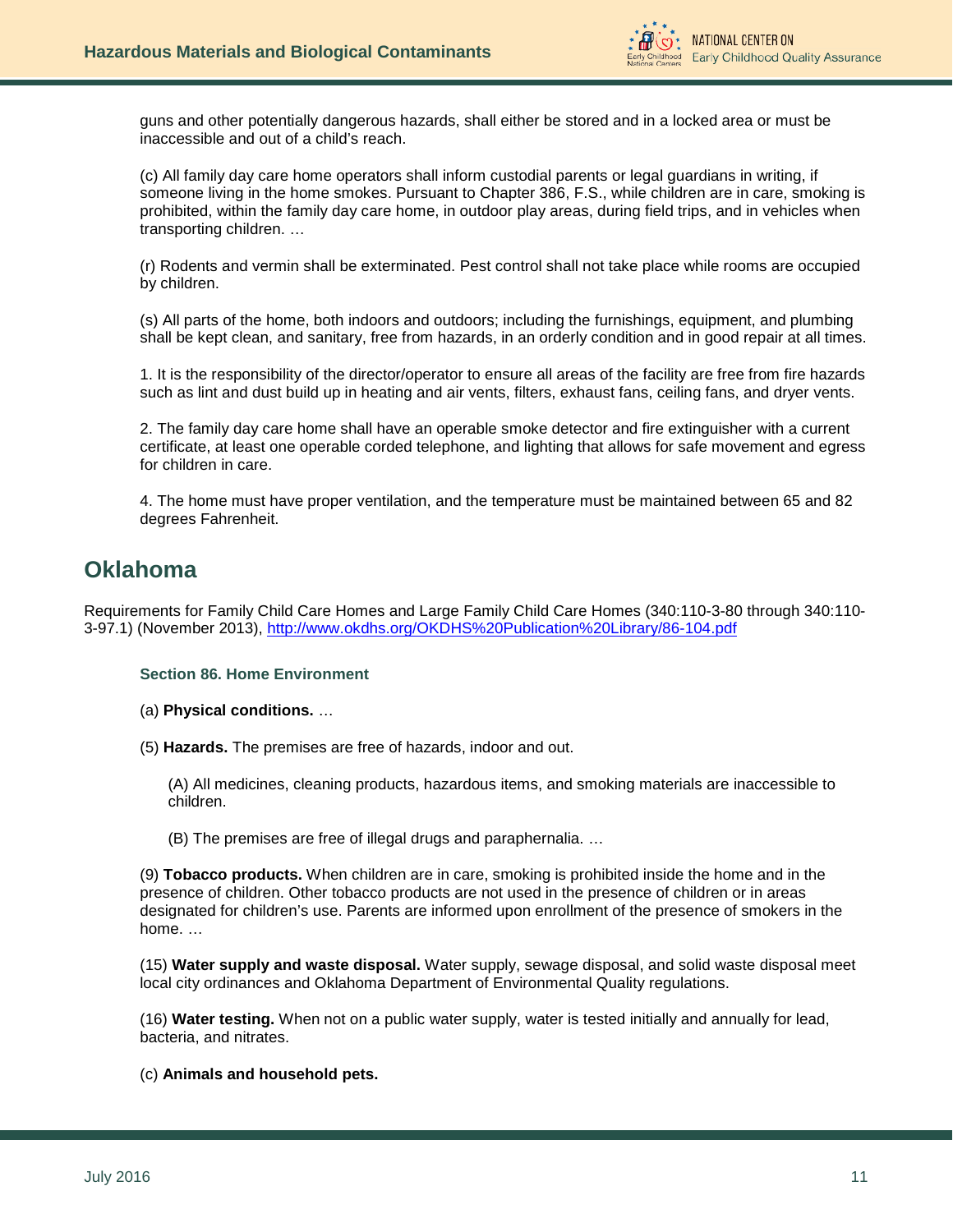

(8) Animal litter boxes are not located in food preparation areas and are not easily accessible to children in other areas of the home.

(9) Outdoor play areas are cleaned of animal waste before children play outside.

#### **Section 97. Fire safety**

#### (e) **Carbon monoxide detectors.**

(1) One operable carbon monoxide detector is installed according to manufacturer instructions when there is a fuel burning appliance in the home.

(2) Carbon monoxide detectors are tested monthly and a record of the date is documented.

# <span id="page-11-0"></span>Examples of State License-Exempt Child Care Requirements

States have exemptions in law or regulation that define the types of center-based facilities and home-based providers that are not required to obtain a state license to operate legally.[17](#page-11-1) Most States allow exempt providers to receive CCDF funding. And while exempt providers are not subject to the regulatory requirements set forth by the licensing agency, the *Child Care and Development Block Grant Act of 2014* (CCDBG Act of 2014) requires States and Territories to have health and safety requirements in 10 different topic areas for all providers participating in the CCDF subsidy program, as well as preservice and ongoing training on those topics.[18](#page-11-2) The following excerpts on handling and storing hazardous materials are taken from Arizona and New Mexico requirements for licenseexempt programs. These examples do not include all States that have these requirements, but are meant to represent a range of approaches States have taken in establishing requirements for license-exempt programs.

# **Arizona**

Title 6, Chapter 5, Arizona Administrative Code, Department of Economic Security and Social Services, Article 52. Certification and Supervision of Family Child Care Home Providers, [http://apps.azsos.gov/public\\_services/Title\\_06/6-05.pdf](http://apps.azsos.gov/public_services/Title_06/6-05.pdf)

### **R6-5-5203. Initial Certification: The Home Facility**

1. A provider shall maintain the indoor and outdoor premises of the home facility in a safe and sanitary condition, free from hazards and vermin, and in good repair. A mobile home shall have skirting to ensure that a child in care cannot go beneath the mobile home.

2. Any area to be occupied by a child in care shall have heat, light, ventilation, and screening. The provider shall maintain the home facility between 68° and 85° F.

3. A provider shall vent and safeguard all heating devices to protect each child from burns and harmful fumes.

4. A provider shall safeguard all potentially dangerous objects from children, including:

a. Household and automotive tools;

<span id="page-11-1"></span><sup>17</sup> National Center on Early Childhood Quality Assurance. (2015). *Monitoring license-exempt CCDF homes*. Retrieved from <https://childcareta.acf.hhs.gov/resource/monitoring-license-exempt-ccdf-homes> j

<span id="page-11-2"></span><sup>18</sup> National Center on Early Childhood Quality Assurance. (2015). *Monitoring and supporting license-exempt care: Case studies*. Retrieved from<https://childcareta.acf.hhs.gov/resource/monitoring-and-supporting-license-exempt-care-case-studies>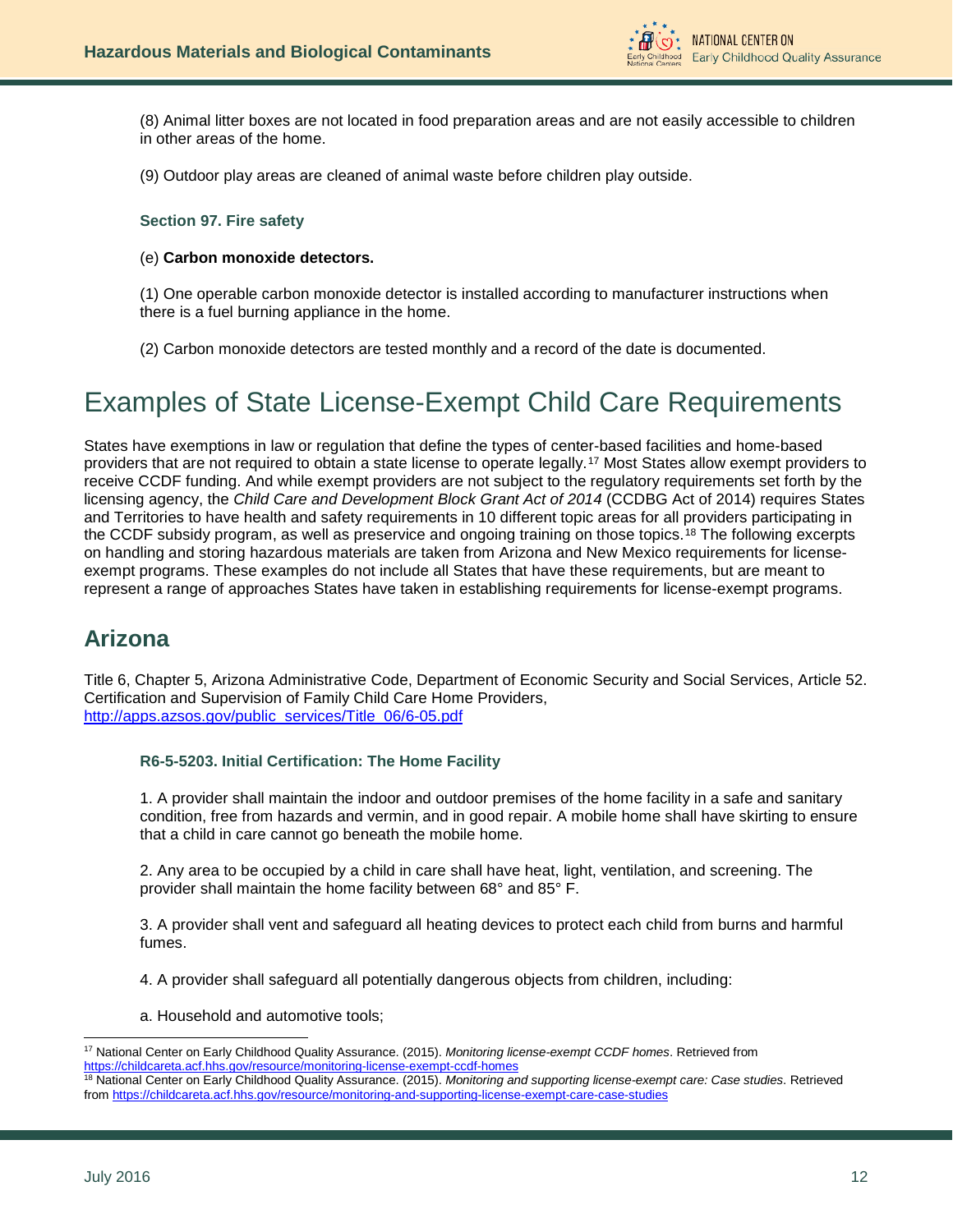

- b. Sharp objects, such as knives, glass objects, and pieces of metal;
- c. Fireplace tools, butane lighters and igniters, and matches;
- d. Machinery;
- e. Electrical boxes;
- f. Electrical outlets;
- g. Electrical wires; and
- h. Chemicals, cleaners, and toxic substances.

# **New Mexico**

Title 8 Social Services, Chapter 17 Non-Licensed Child Care, Part 2 Requirements Governing Registration of Non-Licensed Family (July 2015),<http://164.64.110.239/nmac/parts/title08/08.017.0002.pdf>

# **8.17.2.23 Health and Safety Requirements**

A. A caregiver will maintain the home, grounds and equipment in safe condition. The home and grounds must be clean and free of debris or other potentially dangerous hazards. All equipment must be in good repair. …

D. A caregiver will keep the temperature of inside areas used by children at no less than 68 degrees Fahrenheit and no more than 82 degrees Fahrenheit. A home may use portable fans if the fans are secured and inaccessible to children and do not present any tripping, safety or fire hazard.

E. The home must be adequately ventilated at all times.

F. A home will not use un-vented heaters or open flame heaters. Portable heaters will be used in accordance with manufacture instructions. A home will install barriers or take other steps to ensure heating units are inaccessible to children. Heating units include hot water pipes, hot water baseboard heaters hotter than 110 degrees Fahrenheit, fireplaces, fireplace inserts and wood stoves. …

K. A caregiver will keep all poisons, toxic materials, cleaning substances, alcohol, sharp and pointed objects or any other dangerous materials in a storage area inaccessible to children. …

N. A caregiver will install at least one working smoke detector and a carbon monoxide detector in an appropriate area in the home.

# <span id="page-12-0"></span>Additional Resources

♦ **10 Tips to Protect Children From Pesticide and Lead Poisoning**, Head Start Early Childhood Learning & Knowledge Center, Office of Head Start, Administration for Children and Families. English: [http://eclkc.ohs.acf.hhs.gov/hslc/tta-system/health/safety-injury-prevention/environ-protection](http://eclkc.ohs.acf.hhs.gov/hslc/tta-system/health/safety-injury-prevention/environ-protection-efforts/TipstoProtectC.htm)[efforts/TipstoProtectC.htm](http://eclkc.ohs.acf.hhs.gov/hslc/tta-system/health/safety-injury-prevention/environ-protection-efforts/TipstoProtectC.htm) Spanish: [http://eclkc.ohs.acf.hhs.gov/hslc/Espanol/salud/Health/salud-seguridad](http://eclkc.ohs.acf.hhs.gov/hslc/Espanol/salud/Health/salud-seguridad-ambiental/medidasparaprot.htm)[ambiental/medidasparaprot.htm](http://eclkc.ohs.acf.hhs.gov/hslc/Espanol/salud/Health/salud-seguridad-ambiental/medidasparaprot.htm)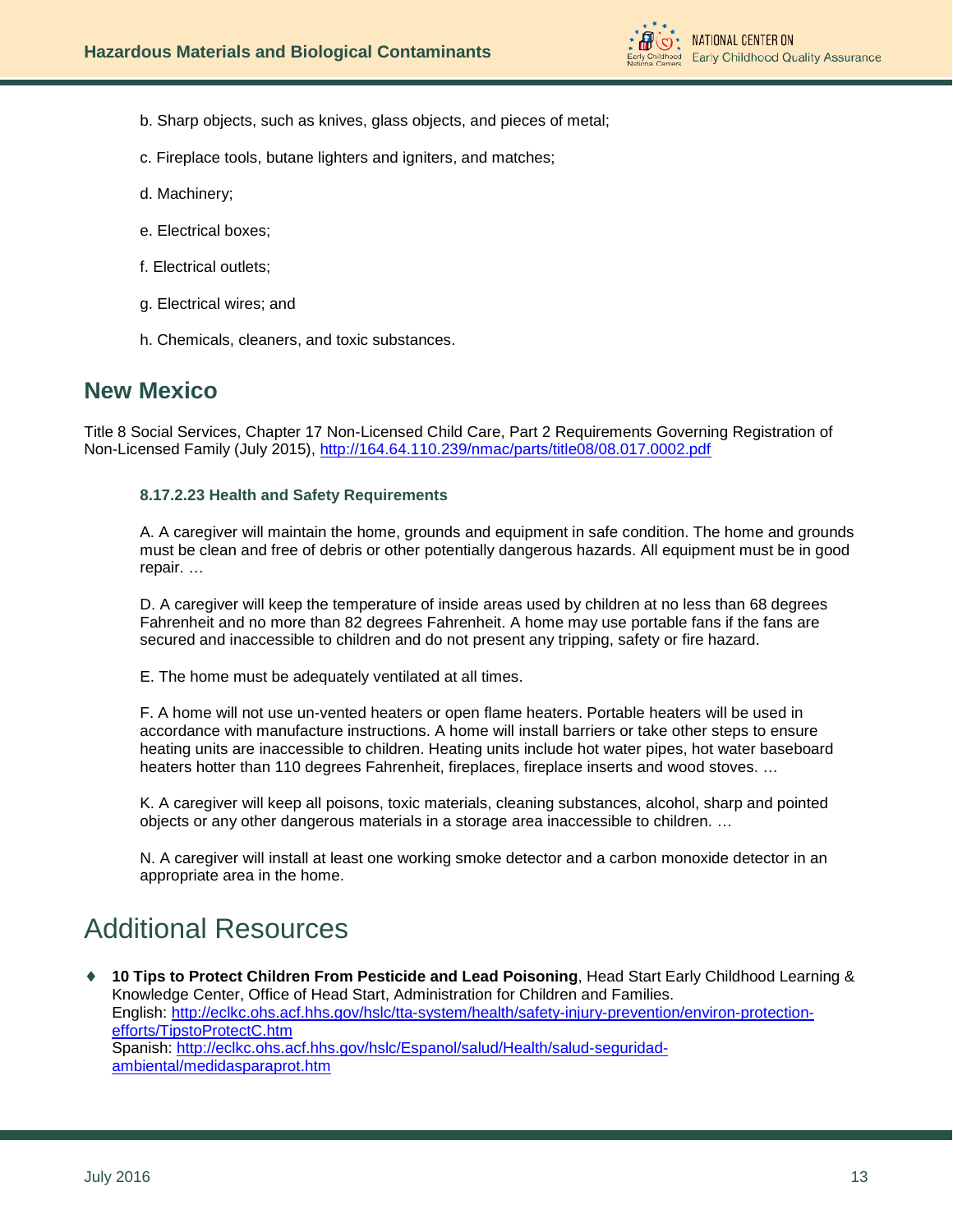

- About Exposure, New York State Department of Health. <http://www.health.ny.gov/environmental/about/exposure.htm>
- Arts and Crafts: Are Your Kids Safe?, HealthyChildren.org. [https://www.healthychildren.org/English/safety-prevention/at-home/Pages/Arts-and-Crafts-Are-Your-Kids-](https://www.healthychildren.org/English/safety-prevention/at-home/Pages/Arts-and-Crafts-Are-Your-Kids-Safe.aspx)[Safe.aspx](https://www.healthychildren.org/English/safety-prevention/at-home/Pages/Arts-and-Crafts-Are-Your-Kids-Safe.aspx)
- Asthma Resource Toolkit, U.S. Environmental Protection Agency and Administration for Children and Families. [https://eclkc.ohs.acf.hhs.gov/hslc/tta-system/health/safety-injury-prevention/environ-protection-efforts/asthma](https://eclkc.ohs.acf.hhs.gov/hslc/tta-system/health/safety-injury-prevention/environ-protection-efforts/asthma-toolkit.html)[toolkit.html](https://eclkc.ohs.acf.hhs.gov/hslc/tta-system/health/safety-injury-prevention/environ-protection-efforts/asthma-toolkit.html)
- ♦ **Better Kid Care**, Penn State Extension, Penn State College of Agricultural Sciences. <http://extension.psu.edu/youth/betterkidcare/early-care>
- ♦ **Bugged by Bugs? Try Integrated Pest Control Management (IPM)**, U.S. Environmental Protection Agency. [http://eclkc.ohs.acf.hhs.gov/hslc/tta-system/health/safety-injury-prevention/environ-protection](http://eclkc.ohs.acf.hhs.gov/hslc/tta-system/health/safety-injury-prevention/environ-protection-efforts/gedbyBugsTry.htm)[efforts/gedbyBugsTry.htm](http://eclkc.ohs.acf.hhs.gov/hslc/tta-system/health/safety-injury-prevention/environ-protection-efforts/gedbyBugsTry.htm)
- ♦ **Carbon Monoxide**, Safe Kids Worldwide. [http://www.safekids.org/safetytips/field\\_risks/carbon-monoxide](http://www.safekids.org/safetytips/field_risks/carbon-monoxide)
- ♦ **Carbon Monoxide Information Center**, U.S. Consumer Product Safety Commission. <http://www.cpsc.gov/en/Safety-Education/Safety-Education-Centers/Carbon-Monoxide-Information-Center/>
- ♦ **Finding a Qualified Lead Professional for Your Home**, U.S. Environmental Protection Agency. <http://nepis.epa.gov/Exe/ZyPDF.cgi/P10014PR.PDF?Dockey=P10014PR.PDF>
- ♦ **Hazard Mapping Instructions for Grantees**, Head Start National Center on Health. <http://eclkc.ohs.acf.hhs.gov/hslc/tta-system/health/docs/hazard-mapping.pdf>
- ♦ **Head Start Program Performance Standards**, U.S. Department of Health and Human Services, Administration for Children and Families, Office of Head Start. [http://eclkc.ohs.acf.hhs.gov/hslc/standards/hspps/45-cfr-chapter-xiii/45-cfr-chap-xiii-eng.pdf.](http://eclkc.ohs.acf.hhs.gov/hslc/standards/hspps/45-cfr-chapter-xiii/45-cfr-chap-xiii-eng.pdf) The Head Start Program Performance Standards include standards related to this topic in the following sections:
	- Section 1304.22 Child health and safety
	- Section 1304.53 Facilities, materials, and equipment
	- Section 1306.35 Family child care program option
- **Home Safety Fact Sheet**, Safe Kids Worldwide. [http://www.safekids.org/sites/default/files/documents/skw\\_home\\_fact\\_sheet\\_feb\\_2015.pdf](http://www.safekids.org/sites/default/files/documents/skw_home_fact_sheet_feb_2015.pdf)
- ♦ **Protect Your Family from Lead in Your Home**, U.S. Environmental Protection Agency, U.S. Consumer Product Safety Commission, and the U.S. Department of Housing and Urban Development. English:<https://www.epa.gov/lead/protect-your-family-lead-your-home> Spanish, Russian, Vietnamese, Arabic, and Somali: [https://www.epa.gov/lead/protect-your-family-lead-your](https://www.epa.gov/lead/protect-your-family-lead-your-home-real-estate-disclosure)[home-real-estate-disclosure](https://www.epa.gov/lead/protect-your-family-lead-your-home-real-estate-disclosure)
- ♦ **Protegiendo a los Niños en su Hogar: Las Estadísticas [Protecting Children in Your Home: The Statistics]**, Safe Kids Worldwide. [http://www.safekids.org/sites/default/files/documents/infographic-home\\_2015\\_spa.pdf](http://www.safekids.org/sites/default/files/documents/infographic-home_2015_spa.pdf)
- **Seguridad con los Medicamentos [Safety with Medications]**, Safe Kids Worldwide. <http://www.safekids.org/infographic/seguridad-con-los-medicamentos>